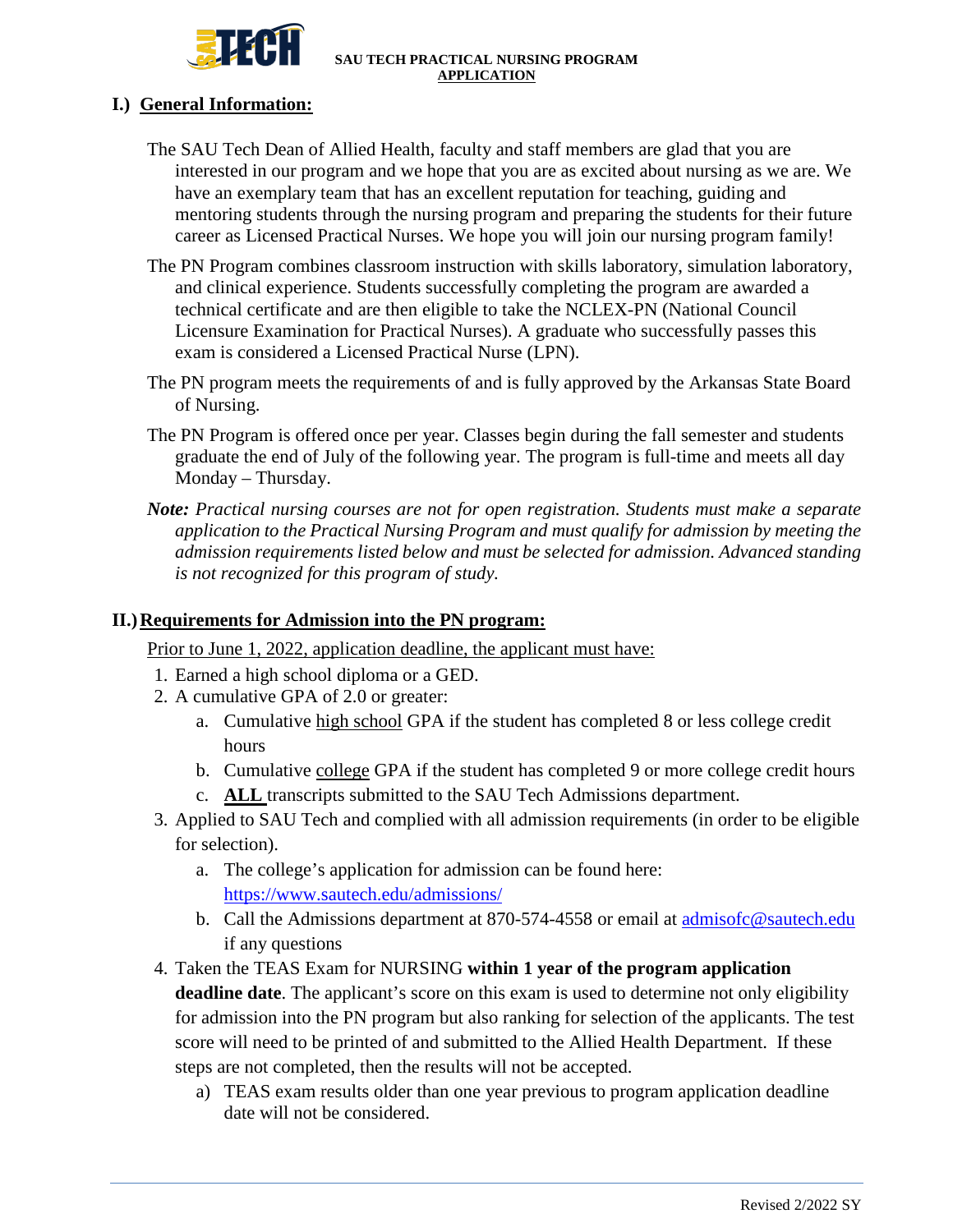

- b) Applicants who have not taken the TEAS exam CANNOT be considered for selection as current scores on this exam are required.
- c) Applicants must make a minimum of 43% (Composite Score) on the TEAS exam. Applicants who score below the minimum cut score on the first attempt are recommended to study for then repeat the exam prior to the application deadline.
- d) The TEAS Exam may be taken four (4) times per application period. The highest TEAS score on file at the application deadline will be the score that is accepted and utilized to calculate the student's total points
- e) TEAS Directions:
	- Create a TEAS account at [www.atitesting.com.](http://www.atitesting.com/) You can create an account by clicking the "Create Account" link next to the log-in button. Follow the screen prompts and fill in all necessary boxes. *Save your log-in information because you will need this the day of your exam. When asked about which program, SELECT "NURSING".*
	- Pay for your TEAS exam online through your ATI Account.
	- Select "Southern Arkansas University Tech" if taking the exam on campus at our testing center. You will also be able to select a day/time for your exam. Day of Testing at the SAU Tech Testing Center:
		- Arrive a few minutes early; if more than 10 minutes late, you will need to reschedule through your ATI Account. If late, call the testing center at 870-574-4486 to inform them that you are rescheduling.
		- Bring Photo ID
		- Know your ATI log-in information
- 5. Applicant must have a C or better in the required courses (Medical Terminology, Anatomy & Philology I w/Lab and Math for Health Care Providers) prior to the start of the program. If applicant is in the process of taking these courses during the application period, then the applicant **must** provide an up-to-date transcript with the final grade for the courses at the end of the semester to the admissions department. If the final grade is below a C in any of the courses, then the applicant will be disqualified.
- 6. **Submit the completed and signed application and all required documents prior to the**  deadline for application, which is June 1<sup>st</sup> of the applicable year prior to 4:30 p.m., to the Nursing Program Office located on the SAU Tech campus, Shumaker Hall, Room 120, or mail to:

 Southern Arkansas University Tech Attn: Practical Nursing Program P. O. Box 3499 Camden, AR 71711

7. If the applicant has been in another nursing program, a 'Letter of Good Standing' from his/her previous nursing program DIRECTOR is required. The letter must come directly to the SAU Tech Practical Nursing Program from that program director. Letters submitted by students are not acceptable.

The letter may be emailed to [syoung@sautech.edu](mailto:syoung@sautech.edu) or mailed to:

Southern Arkansas University Tech Attn: Dean of Allied Health P. O. Box 3499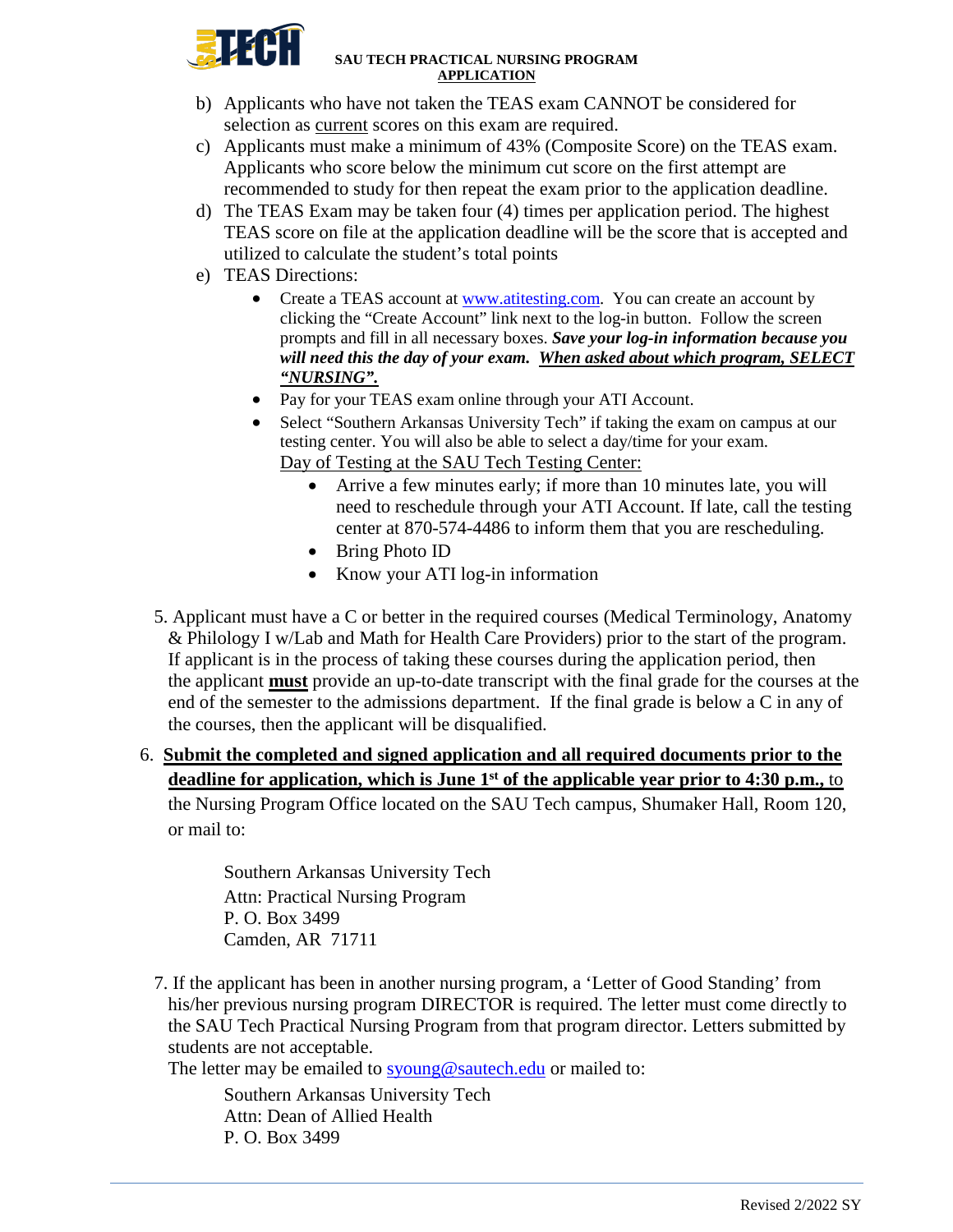

Camden, AR 71711

• Applicants accepted for admission into the Practical Nursing Program will receive an acceptance letter, which will provide further instructions for admission requirements, which includes, but is not limited to the following: submission of immunization record showing certain specific immunization requirements, a criminal background check and a drug screen. **It is important to note that persons who have been convicted of certain crimes may not be eligible to take the nursing licensure exam so are, therefore, not eligible for entry into the PN program.** (See 'Required Reading for Admission' section).

# **III.) Post Admission Information:**

Upon acceptance into the program the student will be required to:

- Provide proof of a criminal background check upon request per instructions by the program faculty. (Students with certain offenses on the background check may not be allowed to remain in the program and/or may not be allowed by the Ark. State Board of Nursing to take the NCLEX-PN exam.)
- Provide proof of an unencumbered drug screen upon request per instructions by the program faculty. This will be completed once the program begins at the discretion of the Dean of Allied Health.
- Provide proof of current AHA (American Heart Association) Healthcare Provider level of CPR certification.
- Provide proof of negative PPD skin test or evidence of negative chest x-ray if skin testing not allowed.
- Provide proof of all vaccinations and/or immunizations including:
	- $\checkmark$  Provide proof of Hepatitis B immunization series or sign Declination Statement.
	- $\checkmark$  Provide proof of immunity to varicella. Proof may consist of 1) proof of vaccination, or 2) varicella antibody titer indicating immunity.
	- $\checkmark$  Provide proof of Covid-19 Vaccination or exemption letter.
	- $\checkmark$  Students will receive influenza vaccination during the Fall Semester. Proof of current influenza vaccination will be submitted.

Students applying for entry into the Practical Nursing Program at Southern Arkansas University Tech must understand that:

- 1. Successful completion of the clinical, practicum, fieldwork, and/or internship/externship program component is a requirement for graduation from these programs;
- 2. Clinical, practicum, fieldwork, and/or internship/externship sites require students to have received certain vaccinations, immunizations, possibly including the Covid-19 vaccination, and to have successfully passed testing/screenings such as a drug screen and a criminal background check, in order to be allowed to attend clinical, etc., in their facility.
	- o Some facilities do not allow students to attend clinical, etc., in their facility until after the student has fully completed the Covid-19 vaccination doses recommended by the CDC (Centers for Disease Control and Prevention).
	- o Some exemptions can be made based on religious beliefs and/or medical issues. A letter from your religious leader or primary care physician must be submitted.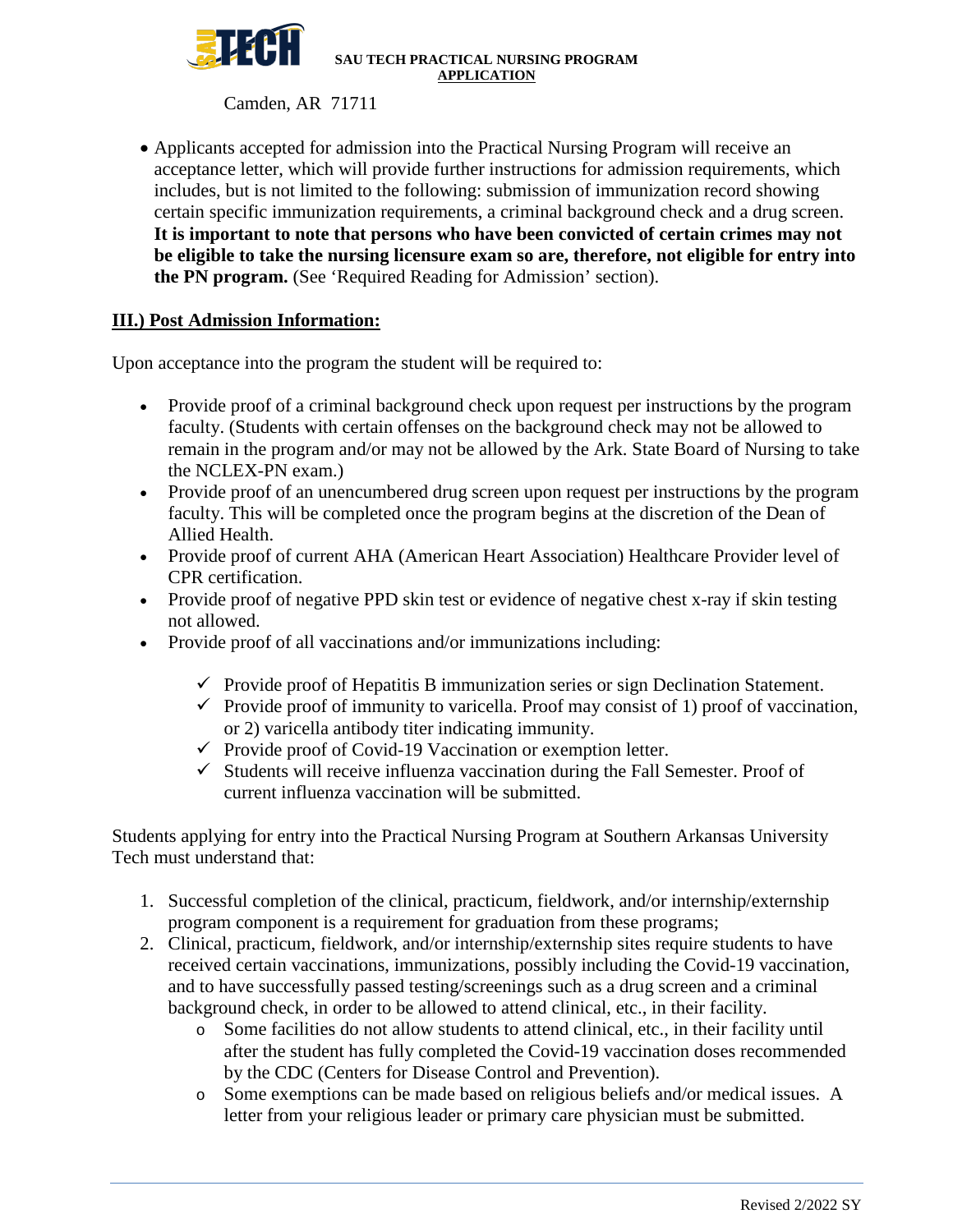

Acceptance of this letter will be determined by the clinical facility and not SAU Tech.

- 3. Therefore, if the student has not received or completed the vaccinations and immunizations, including a complete Covid-19 vaccination (if applicable), if exemption reasoning has been denied by the clinical facility, and successfully passed testing/screenings that are required by the clinical facilities, and has not yet successfully completed these required program components, the student will not graduate from the program.
- 4. Successful graduation from the Practical Nursing Program is required in order to sit for the profession's licensure examination.

## **IV. Physical and Mental Abilities Requirements**

The following list includes, but is not limited to, physical and mental abilities that the SAU Tech Practical Nursing student may be required to perform during the nature of the work of nursing during the duties and demands of a routine day in the lab &/or clinical setting. Therefore, nursing students in this program are required to be able to perform these abilities.

## **Signing the Attestation Statement Form in this Application Packet indicates that the applicant has reviewed and confirms that he/she meets and/or exceeds these required physical and mental abilities.**

### **A. Functional & Emotional Abilities**

- *1. Gross Motor Skills*
	- Move within confined spaces
	- Provide standing support to the patient
	- Manipulate equipment above shoulders
	- Reach below the waist
	- Assist with patient transfer
	- Reach across patient in bed
- *2. Fine Motor Skills*
	- Pick up objects
	- Grasp small objects
	- Write and type
	- Use a computer
	- Work with small equipment
	- Turn knobs
	- Squeeze using fingers
	- Don personal protective equipment (gloves, caps, masks)
	- Apply pressure
- *3. Physical Endurance* 
	- Sustain repetitive movements
	- Work an entire shift
	- Stand continuously for 6-8 hours
- *4. Physical strength*
	- Push and/or pull 25 pounds
	- Support 25 pounds of weight
	- Lift 25 pounds
- Move objects weighing up to 50 pounds
- Defend self against combative patient
- Carry equipment or supplies
- Use upper body strength
- Squeeze with hands
- *5. Mobility*
	- Rotate body to attend to patient and equipment
	- Move quickly to respond to emergencies/patient needs
	- Transfer patients
- *6. Hearing*
	- Hear normal speaking level sounds
	- Hear faint voices
	- Hear faint sounds
	- Hear in situations when not able to see lips
	- Respond to alarms
- *7. Vision*
	- See objects up to 20 feet or more away
	- Use depth perception
	- Use peripheral vision
	- Distinguish color and color intensity
	- Respond to alarms
- *8. Tactile*
	- Feel vibrations
- Detect temperature and presence of moisture
- Feel difference in surface characteristics
- Feel difference in sizes & shapes
- *9. Smell*
	- Detect odors from environment and patient
	- Detect smoke
	- Detect gases or noxious smells
	- Be able to tolerate various unpleasant odors
- *10. Reading & Communication*
	- Read and understand written documents
	- Correctly use anatomical diagrams
	- Communicate effectively and therapeutically, both orally and in writing
	- Able to communicate in English, both written and verbally
	- Interact therapeutically with patients and others
- *11. Thinking and reasoning*
	- Critically think
	- Use good judgment
- *12.Arithmetic Competence*
	- Read digital displays • Read graphic printouts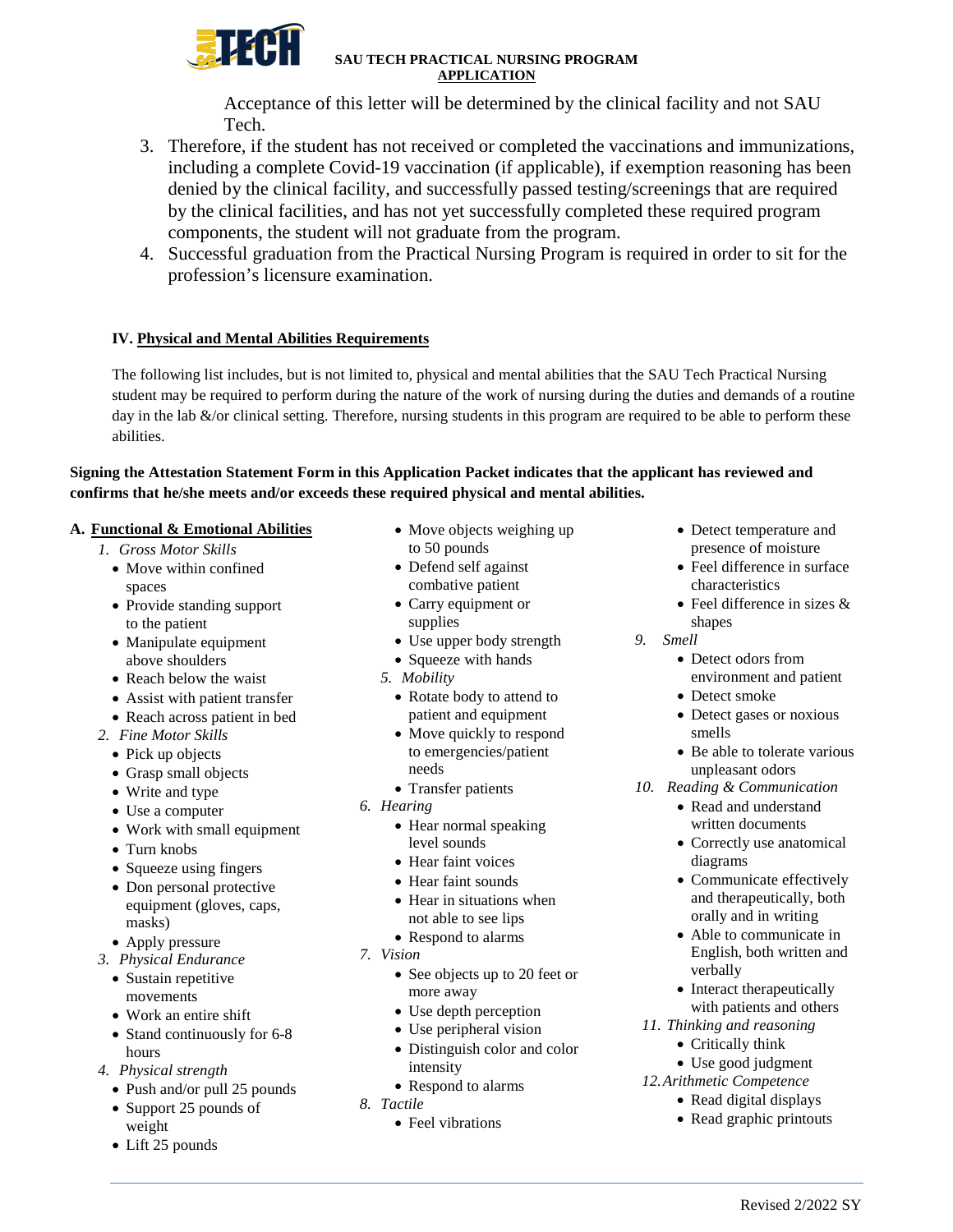

- Convert numbers to/from metric system
- Tell time
- Measure time
- Count rates
- Use measuring tools
- Read measurement marks
- Add, subtract, multiply, and divide
- Compute fractions
- Use a calculator
- Write numbers in records

- Perform calculation of drug dosages
- *13. Emotional Stability*
	- Differentiate and establish personal and therapeutic boundaries
	- Provide patient with appropriate psychosocial support
	- Work in emotionally charged, stressful and/or ever-changing environment
- React appropriately and professionally under stressful situations
- Deal with unexpected situations
- Maintain attention on task
- Perform multiple responsibilities concurrently
- Handle strong emotionsgrief, anger, etc.
- *14. Teamwork* 
	- Work well with others

### **V. Required Reading for Admission**

Every applicant is required to have read the following information. Students accepted into the program will have to sign a form as verification of having been informed of this information.

## **A.) Drug Testing:**

I understand that the health care industry requires drug testing upon employment and random testing throughout employment. Therefore, I understand that the Substance Abuse Policy in the SAU Tech Practical Nursing Program requires the following types of drug testing during my enrollment:

- 1) Scheduled testing at unannounced designated times throughout the program
- 2) Random testing as required by the clinical agencies or
- 3) For cause (suspicion, signs of use/abuse, etc…)

### **B.) Required Criminal Background Check before Licensure to Practice Nursing:**

The Arkansas State Board of Nursing (ASBN) requires a criminal background check for all graduates applying for licensure. **Graduating from a nursing program does not assure ASBN's approval to take the licensure examination. Eligibility to take the licensure examination is dependent on meeting standards in the ASBN Nurse Practice Act and Rules. The decision as to whether a nursing program graduate will be allowed to take the NCLEX or not is made by the applicable State Board of Nursing.**

Each applicant is required to sign an 'Attestation' statement (is located at the end of the application) before beginning the nursing program, verifying the applicant read and understood the information found in this required reading section, ACA §17-87-312 and, ACA §17-3-102 and the specific offenses which, if pleaded guilty, nolo contender, or found guilty of will make an individual ineligible to receive or hold a license in Arkansas. An individual can access the information at [https://www.healthy.arkansas.gov/programs](https://www.healthy.arkansas.gov/programs-services/topics/arsbn-criminal-background-checks)[services/topics/arsbn-criminal-background-checks](https://www.healthy.arkansas.gov/programs-services/topics/arsbn-criminal-background-checks)

## **If you have any questions, please contact one of the following:**

Ms Moniqua Brown, 870-574-4437 [mbrown@sautech.edu](mailto:mbrown@sautech.edu)

Ms. Shelley Young, Dean of Allied Health 870-574-4475 [syoung@sautech.edu](mailto:syoung@sautech.edu)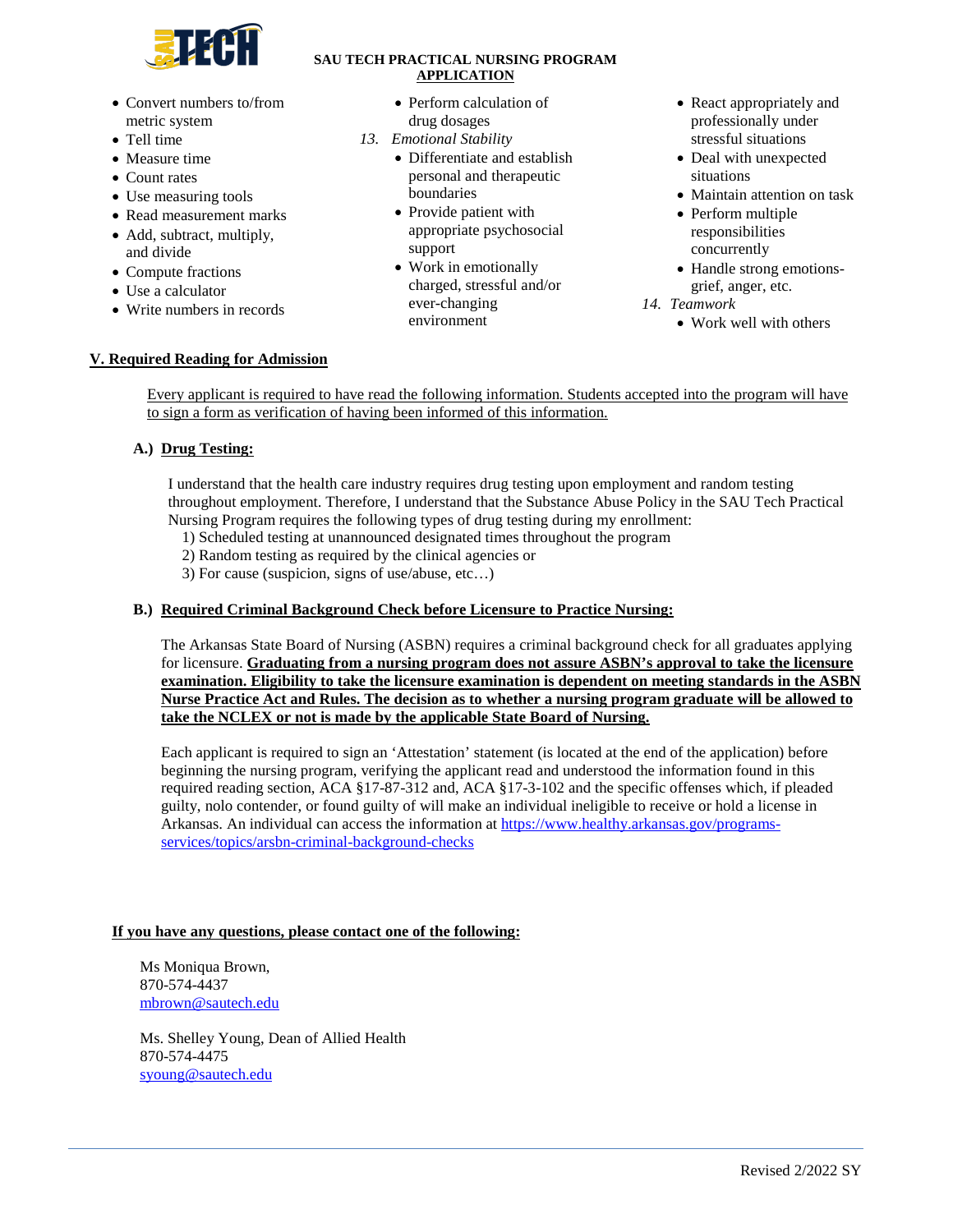

### **APPLICATION: PRINT LEGIBLY**

1. **Name:** 

| <b>LAST</b>                                                                                                                                                                                                                                                                                                                                                                                                                                                                                                                                                                                                                                                                                                                                                                                             | <b>FIRST</b> | <b>MIDDLE</b>            | (MAIDEN) |
|---------------------------------------------------------------------------------------------------------------------------------------------------------------------------------------------------------------------------------------------------------------------------------------------------------------------------------------------------------------------------------------------------------------------------------------------------------------------------------------------------------------------------------------------------------------------------------------------------------------------------------------------------------------------------------------------------------------------------------------------------------------------------------------------------------|--------------|--------------------------|----------|
| 2. Contact Information:                                                                                                                                                                                                                                                                                                                                                                                                                                                                                                                                                                                                                                                                                                                                                                                 |              |                          |          |
|                                                                                                                                                                                                                                                                                                                                                                                                                                                                                                                                                                                                                                                                                                                                                                                                         |              |                          |          |
|                                                                                                                                                                                                                                                                                                                                                                                                                                                                                                                                                                                                                                                                                                                                                                                                         |              |                          |          |
|                                                                                                                                                                                                                                                                                                                                                                                                                                                                                                                                                                                                                                                                                                                                                                                                         |              |                          |          |
| Please check the box below of the phone number that you wish to be your primary contact method                                                                                                                                                                                                                                                                                                                                                                                                                                                                                                                                                                                                                                                                                                          |              |                          |          |
| Home Phone: Cell Phone: North Phone: North Phone:                                                                                                                                                                                                                                                                                                                                                                                                                                                                                                                                                                                                                                                                                                                                                       |              |                          |          |
|                                                                                                                                                                                                                                                                                                                                                                                                                                                                                                                                                                                                                                                                                                                                                                                                         |              |                          |          |
| <b>Emergency Contact Information:</b>                                                                                                                                                                                                                                                                                                                                                                                                                                                                                                                                                                                                                                                                                                                                                                   |              |                          |          |
|                                                                                                                                                                                                                                                                                                                                                                                                                                                                                                                                                                                                                                                                                                                                                                                                         |              |                          |          |
|                                                                                                                                                                                                                                                                                                                                                                                                                                                                                                                                                                                                                                                                                                                                                                                                         |              |                          |          |
|                                                                                                                                                                                                                                                                                                                                                                                                                                                                                                                                                                                                                                                                                                                                                                                                         |              |                          |          |
| Phone #1: $\_\_\_\_\_\_\_\_\_\_\_$ ( $\_\_\_\_\_\_\_\_\_$ ( $\_\_\_\_\_\_\_$ $\_\_\_$ $\_\_\_\_\_\_$ $\_\_\_\_\_\_$                                                                                                                                                                                                                                                                                                                                                                                                                                                                                                                                                                                                                                                                                     |              |                          |          |
|                                                                                                                                                                                                                                                                                                                                                                                                                                                                                                                                                                                                                                                                                                                                                                                                         |              |                          |          |
|                                                                                                                                                                                                                                                                                                                                                                                                                                                                                                                                                                                                                                                                                                                                                                                                         |              | Female                   |          |
| 3. Demographic Information: Sex: Male                                                                                                                                                                                                                                                                                                                                                                                                                                                                                                                                                                                                                                                                                                                                                                   |              |                          |          |
| Date of Birth (mm/dd/year): $\frac{1}{2}$ /                                                                                                                                                                                                                                                                                                                                                                                                                                                                                                                                                                                                                                                                                                                                                             |              | Age, as of June 1, 2022: |          |
|                                                                                                                                                                                                                                                                                                                                                                                                                                                                                                                                                                                                                                                                                                                                                                                                         |              |                          |          |
| The following information is REQUIRED by the Arkansas State Board of Nursing. This information does<br>NOT affect eligibility or selection for admission:                                                                                                                                                                                                                                                                                                                                                                                                                                                                                                                                                                                                                                               |              |                          |          |
| <b>Predominant Race/Ethnicity:</b> White/Caucasian Black/African American Hispanic/Latino                                                                                                                                                                                                                                                                                                                                                                                                                                                                                                                                                                                                                                                                                                               |              |                          |          |
|                                                                                                                                                                                                                                                                                                                                                                                                                                                                                                                                                                                                                                                                                                                                                                                                         | Asian        |                          |          |
| 4. The Arkansas State Board of Nursing denies the application for the National Council Licensure Examination -<br>Practical Nurse (NCLEX - PN®) of nursing program graduates who have plead guilty, nolo contendere, or been<br>found guilty of certain offenses (see 'Required Reading' section of Application Packet) as identified in Arkansas<br>Code, Act 1208 of 1999 Legislative Session - ACA 17-87-312 and ACA §17-3-102. Some offenses result in denial<br>of licensure exam application (after graduation from the nursing program) but others are investigated by the board<br>and application MAY OR MAY NOT be approved. ALL offenses must be reported even if a suspended<br>imposition of sentence occurred, if the applicant was a juvenile during the offense, and/or if the criminal |              |                          |          |

Upon acceptance into the nursing program, a criminal background check will be performed. A student who has a

**thinks they are no longer a part of their record.**

**record was sealed or expunged because the state board of nursing can see these offenses even if the applicant**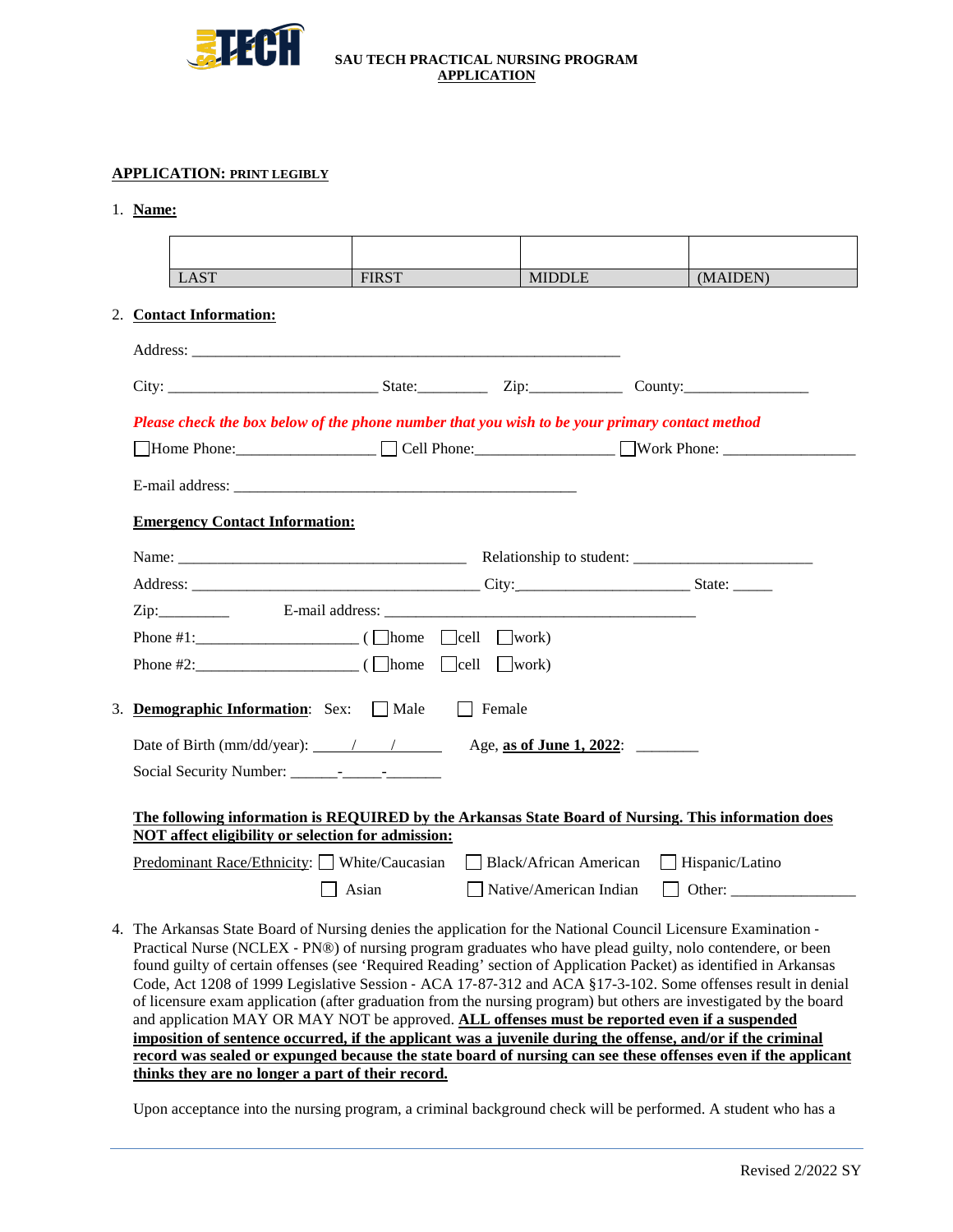

criminal history of any of the offenses that prevent licensure examination approval is not eligible to enter or to remain in the nursing program and will either not be accepted or if results are returned after acceptance into the program the student will be required to withdraw.

Many clinical facilities also deny a student from performing clinical rotations there if certain offenses have been committed. Some of these facilities perform their own background check on the students and some require that the program provide them with the student's criminal background check results. If a student is denied approval for clinical rotation in any of the facilities that are utilized for the clinical practicum courses, that student is no longer eligible to remain in the nursing program and will be required to withdraw due to inability to complete program requirements.

**Due to the circumstances stated above, it is very important that the student provide honest answers to the**  following questions (even if the applicant believes their record has been sealed  $\&$ /or expunged):

| A. Have you EVER been convicted of a felony or a misdemean or? | $\Box$ Yes $\Box$ No |  |
|----------------------------------------------------------------|----------------------|--|
| B. Do you have a felony or misdemeanor charge pending?         | $\Box$ Yes $\Box$ No |  |

**C.** Have you ever been convicted of child or elderly maltreatment, abuse or neglect?  $\Box$  Yes  $\Box$  No

*If you answered yes to any of these questions, submit an explanation of the felony and/or misdemeanor to the Dean of Allied Health in a sealed envelope with your application.*

5. **Education:** List only the high school you graduated from; List ALL COLLEGES ATTENDED. **An official transcript from ALL COLLEGES ATTENDED is MANDATORY.** If a student has attended a college but does not list it here, it may disqualify the applicant from selection/admission into the program. List all health science programs that you have GRADUATED from and/or any CURRENT Medical Certifications and/or Licensures that you hold below (transcript proof of graduation from program must be submitted with application for credit of points):

| <b>Type of</b><br><b>School</b>  | <b>Name of School</b> | <b>What Year(s)</b><br>Did You | <b>Year Graduated</b><br>(or year of GED | Type of Diploma,<br><b>GED, or Degree</b> |
|----------------------------------|-----------------------|--------------------------------|------------------------------------------|-------------------------------------------|
|                                  |                       | Attend?<br>$(ex: 2018-2000)$   | completion)                              | Earned; Put N/A if<br>none were earned    |
| <b>High School</b>               |                       |                                |                                          |                                           |
| <b>Health Science</b><br>Program |                       |                                |                                          |                                           |
| <b>Certification</b>             |                       |                                |                                          |                                           |
| College                          |                       |                                |                                          |                                           |
| College                          |                       |                                |                                          |                                           |
| College                          |                       |                                |                                          |                                           |
| <b>College</b>                   |                       |                                |                                          |                                           |

|  |  |  |  | 6. Are all your transcripts on file in the admission department at SAU Tech? $\Box$ Yes $\Box$ No |  |  |
|--|--|--|--|---------------------------------------------------------------------------------------------------|--|--|
|--|--|--|--|---------------------------------------------------------------------------------------------------|--|--|

7. Have you previously been enrolled in a nursing program, including the SAU Tech one?  $\Box$  Yes  $\Box$  No

*If yes, a letter of recommendation and good standing from the program director is required to be submitted with this application. Honesty is required on this application. Anyone who selects no but has actually been in another nursing program will not be selected or will be dismissed from the program if it is found out after admission.*

### **First Nursing program attended:**

| If ves.<br>college.<br>ear<br>nroq<br>wn10<br>ramzo |  |
|-----------------------------------------------------|--|
|-----------------------------------------------------|--|

What was the reason for incompletion?

**Second Nursing program attended:**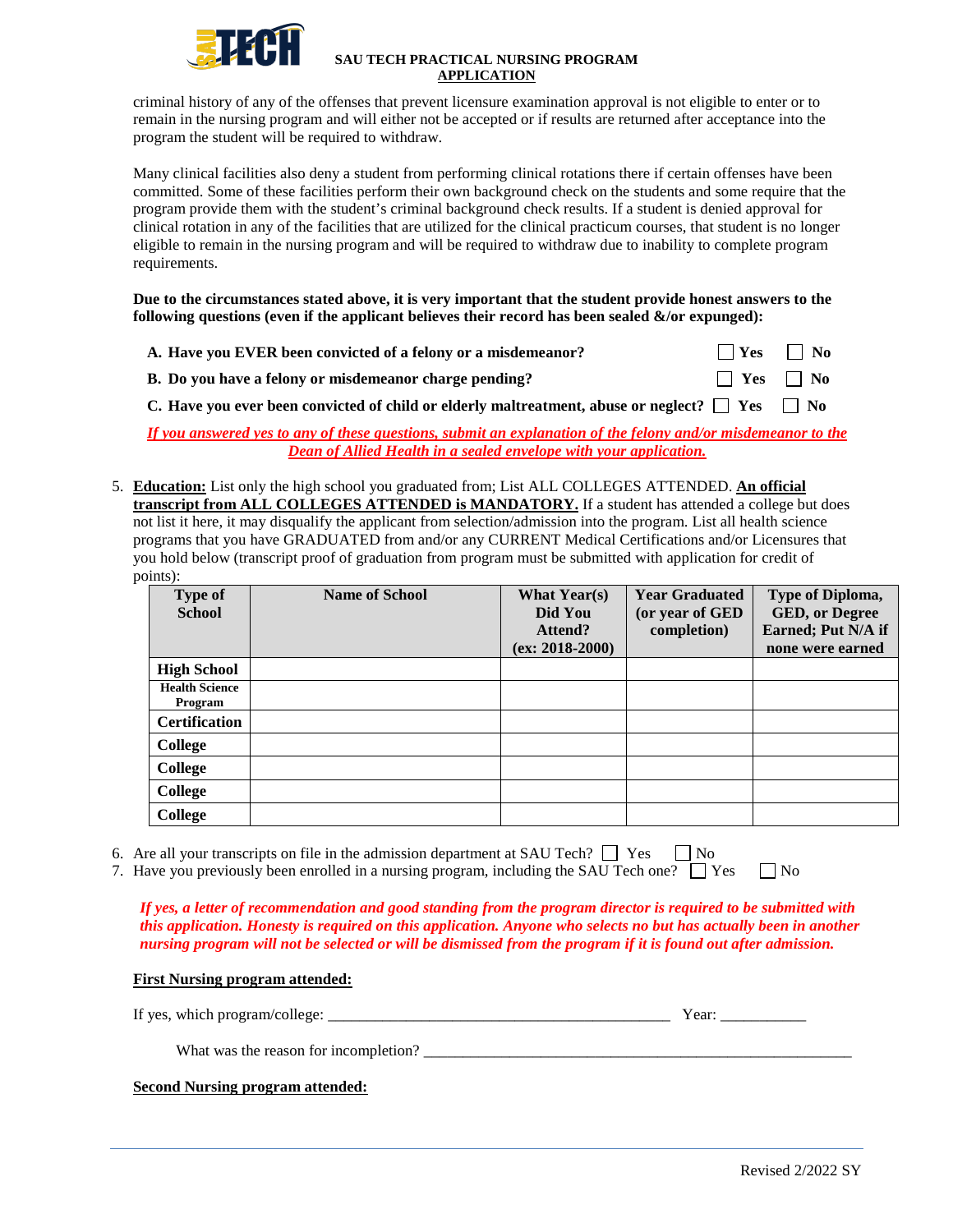

If yes, which program/college: \_\_\_\_\_\_\_\_\_\_\_\_\_\_\_\_\_\_\_\_\_\_\_\_\_\_\_\_\_\_\_\_\_\_\_\_\_\_\_\_\_\_\_\_ Year: \_\_\_\_\_\_\_\_\_\_\_

What was the reason for incompletion? \_\_\_\_\_\_\_\_\_\_\_\_\_\_\_\_\_\_\_\_\_\_\_\_\_\_\_\_\_\_\_\_\_\_\_\_\_\_\_\_\_\_\_\_\_\_\_\_\_\_\_\_\_\_\_

### **Personal Statement**

Please write or type a personal statement below or on a separate sheet of paper in your own words that (a) tells us about you, (b) explains the reason you want to be a nurse, and (c) describes what you will do to meet the demands of the nursing program. Provide any information that you feel is relevant to being selected for this nursing program.